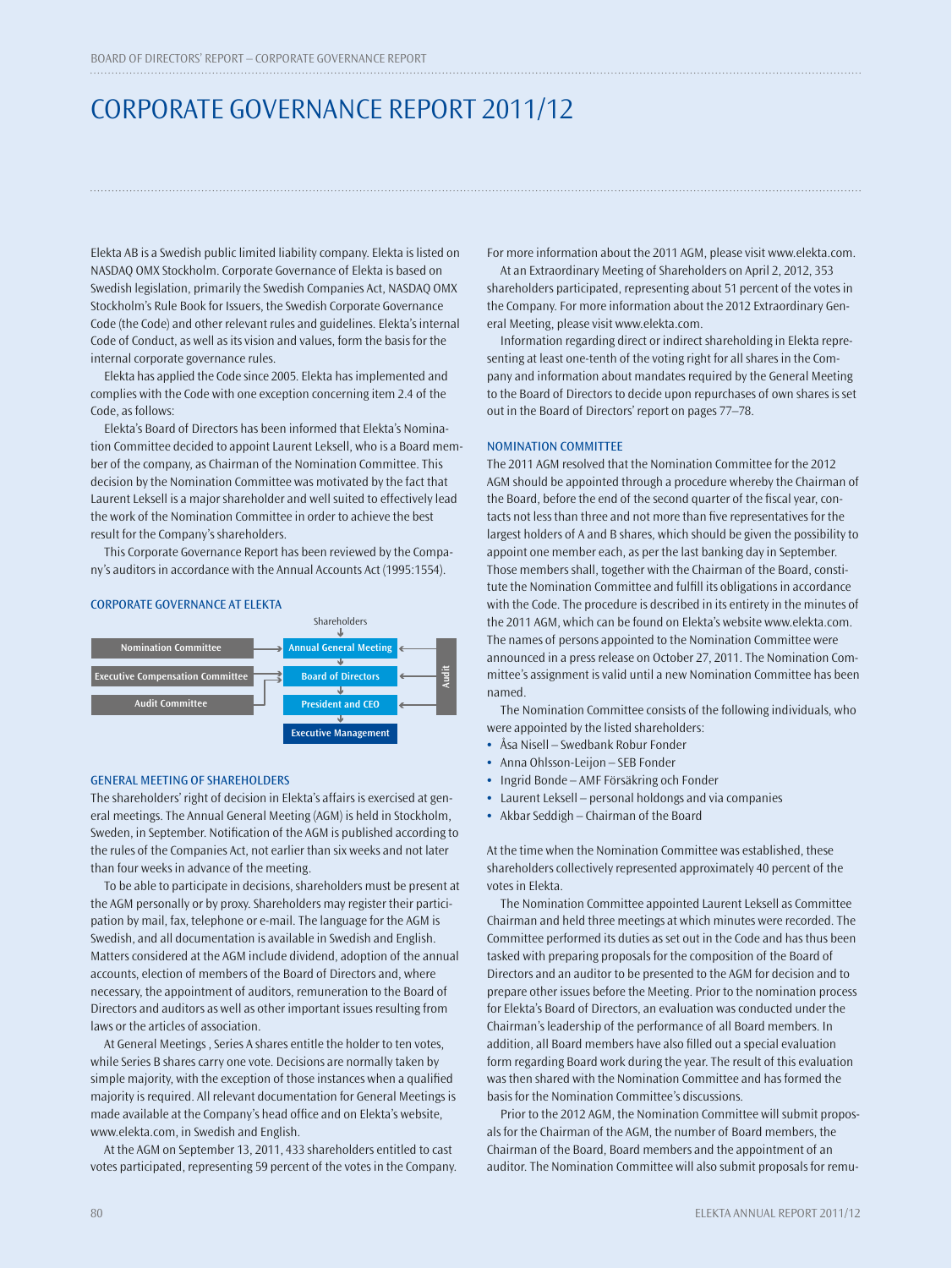neration to the Chairman and other members of the Board, as well as any work on Board committees and auditors' fees, and propose a procedure for appointment of a new Nomination Committee. The Nomination Committee's proposals are presented in the notice of the AGM, and on Elekta's website. When the notice of the AGM is published, the Nomination Committee also publishes a motivated statement regarding its proposed Board on Elekta's website www.elekta.com.

No remuneration was paid by Elekta to the members of the Nomination Committee.

# ELEKTA'S BOARD OF DIRECTORS

Elekta's Board of Directors and Chairman are elected by the AGM. The Board of Directors approves Elekta's strategy and goals, evaluates the dayto-day operations and monitors the Company's development and financial position. The 2011 AGM appointed the persons presented on page 82 as Board members until the 2012 AGM. In addition to these persons Vera Kallmeyer was appointed Board member. Vera Kallmeyer passed away during the autumn 2011. Seven of the eight Board members are independent of the Company and its senior management, as well as of major shareholders in the Company, according to the Code. Information regarding provisions of the articles of association for appointment and dismissal of Board members and provisions stipulated in the articles of association regarding changes to the articles of association is presented on page 77. During the 2011/12 fiscal year, the Board held ten meetings at which minutes were recorded.

As part of its work, the Board regularly visits Elekta's larger units around the world. During the year, the Board traveled to Beijing, China, for a meeting concerning emerging markets, where the Board held meetings with external experts and advisors, as well as to Veenendaal, the Netherlands, for a meeting at Nucletron's headquarters. Other meetings were held at the head office in Stockholm, all with Elekta's General Counsel acting as secretary. Representatives from the Executive Committee and other managerial representatives regularly participated in Board meetings to report on issues relating to their respective areas during the year.

#### MEETING ATTENDANCE AND FEES FOR THE BOARD OF DIRECTORS 2011/12, THOUSANDS

| <b>Name</b>               | Independent <sup>1)</sup> | Regular<br><b>Remuneration</b> | <b>Remuneration</b><br><b>Compensation Committee</b> | <b>Remuneration</b><br><b>Audit Committee</b> | Attendance |
|---------------------------|---------------------------|--------------------------------|------------------------------------------------------|-----------------------------------------------|------------|
| Chairman:                 |                           |                                |                                                      |                                               |            |
| Akbar Seddigh             | yes                       | 725                            | 70                                                   |                                               | 10/10      |
| Members:                  |                           |                                |                                                      |                                               |            |
| Hans Barella              | yes                       | 330                            |                                                      | 150                                           | 10/10      |
| Luciano Cattani           | yes                       | 330                            | 35                                                   |                                               | 8/10       |
| Birgitta Stymne Göransson | yes                       | 330                            |                                                      | 70                                            | 10/10      |
| Laurent Leksell           | no                        | 2)                             | $\overline{\phantom{0}}$                             |                                               | 10/10      |
| Siaou-Sze Lien            | yes                       | 330                            |                                                      |                                               | 6/10       |
| Wolfgang Reim             | yes                       | 330                            |                                                      |                                               | 6/10       |
| Jan Secher                | yes                       | 330                            | $\qquad \qquad -$                                    | 70                                            | 10/10      |
| <b>Total</b>              |                           | 2.705                          | 105                                                  | 290                                           |            |

1) Independent in relation to the Company and management as well as to major shareholders.

2) No remuneration is paid to members of the Board who are employed by the Company.

#### RULES OF PROCEDURE FOR THE BOARD

Within the Board of Directors, there is no special distribution of responsibility among Board members except for the tasks that the Board has delegated to the Executive Compensation Committee and the Audit Committee. In addition to the division of responsibilities that generally apply under the Swedish Companies Act, Elekta's articles of association and the Code, the work of the Board of Directors is regulated by its rules of procedure, which stipulate that the Board should, for example:

- **•** Hold at least seven ordinary meetings.
- Resolve on finance and currency policies.
- **•** Approve budgets and similar long-term plans, including investment budgets.
- **•** Consider matters regarding investments and similar measures in amounts over SEK 5 M if such matters are beyond the scope of approved investment budgets.
- **•** Decide on acquisitions of real estate, shares or the acquisition of operations in another company.
- **•** Decide on the establishment and capitalization of subsidiaries.
- **•** Resolve on the terms of employment for the CEO.
- **•** Resolve on the annual accounts and interim reports.

At the ordinary Board meetings, the following items should also be considered:

- Report on the Group's operations including financial management.
- **•** Report on extraordinary measures or events.
- **•** Development of major projects in progress and forecast business events.
- **•** Report on existing or potential legal disputes.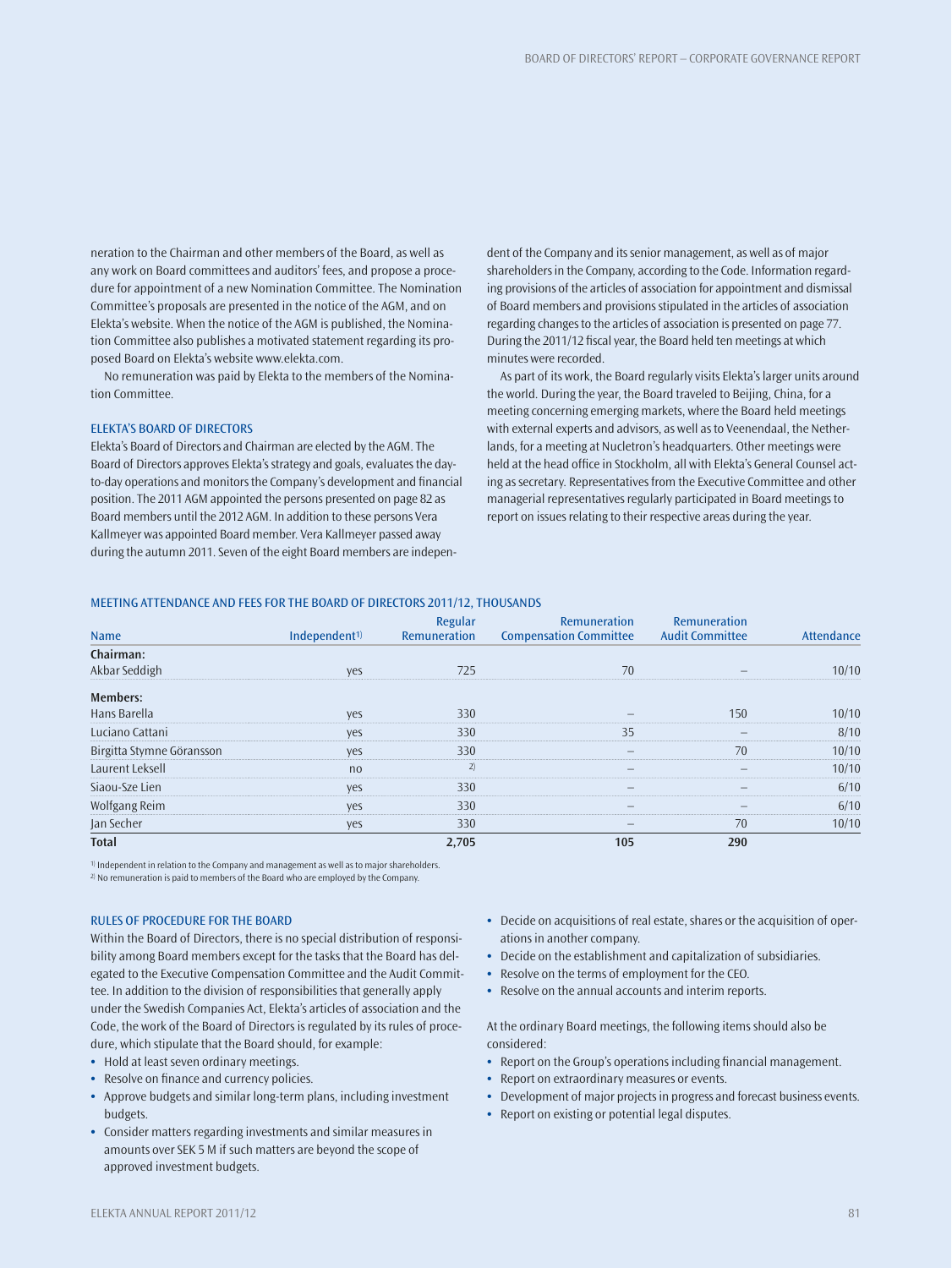# BOARD OF DIRECTORS



# AKBAR SEDDIGH

Born: 1943

Chairman

Member of the Board since 1998

Holdings: 3,300 B-shares, 3,300 B-convertibles

 Graduate Chemist, Marketing Specialist

Other board memberships: Chairman of the Board: A+ Science Holding AB, Blekinge Tekniska Högskola, Innovations bron AB and Sweden Bio Member of the Board: Athera Bio-

technologies AB and LSO (USA)



HANS BARELLA

Born: 1943 Member of the Board since 2003 Holdings: –

 Former President and CEO of Philips Medical Systems MSc

Other board memberships: Chairman of the Board: Sapiens GmbH and SuperSonic Imagine SA.

Member of the Board: Senator Group Consultancy and Investment BV



#### LUCIANO CATTANI

Born: 1945 Member of the Board since 2008

Holdings: 1,000 B-shares, 1,000 B-convertibles

Interim CEO of Eucomed, Senior Advisor on Global Health Care to Private Equity Funds

Former Group President International and Former Executive Vice President International Public Affairs, Stryker Corporation MBA

Other board memberships: Member of the Board: Egea-Carpi and Sorin (both non-executive)



#### LAURENT LEKSELL

Born: 1952

Member of the Board since 1972

Holdings: 3,562,500 A-shares, 2,419,925 B-shares (incl via companies), 45,000 employee options, 3,562,500 A-convertibles, 2,500,681 B-convertibles

Former President and CEO of Elekta AB, 1972–2005 and Executive Director since 2005

MBA, PhD Economics

Other board memberships: Chairman of the Board: Stockholm City Mission and Sweden-China Trade Council. Member of the Board: International Chamber of Commerce (ICC) and Royal University College of Fine Arts



#### SIAOU-SZE LIEN

Born: 1950

Member of the Board since 2011 Holdings: –

Former Managing Director of Hewlett Packard's Asia-Pacific & Japan region

MSc

Other board memberships: Luvata Holding, Nanyang Technological University (NTU), NTU's Confucius Institute and Republic Polytechnic Singapore



# WOLFGANG REIM

Born: 1956

Member of the Board since 2011 Holdings: –

. . . . . . . . . . . . . . . . . . .

Former CEO of Draeger Medical PhD in physics

Other board memberships: Carl Zeiss Meditec AG (Germany), GN Store Nord A/S (Denmark), Esaote S.p.A. (Italy), Sabir Medical (Spain)



# JAN SECHER

Born: 1957 Member of the Board since 2010

Holdings: 2,200 B-shares, 2,340 B-convertibles

Former CEO at Ferrostaal AG  $MSC$ 

Other board memberships: Chairman of the Board: Peak Management AG



### BIRGITTA STYMNE GÖRANSSON

Born: 1957

Member of the Board since 2005 Holdings: 1,900 B-shares,

1,900 B-convertibles

President and CEO Memira Holding AB MSc and MBA

Other board memberships: Chairman of the Board: Fryshuset Foundation. Member of the Board: Arcus AS, Rhenman & Partners AB and Stockholm Chamber of Commerce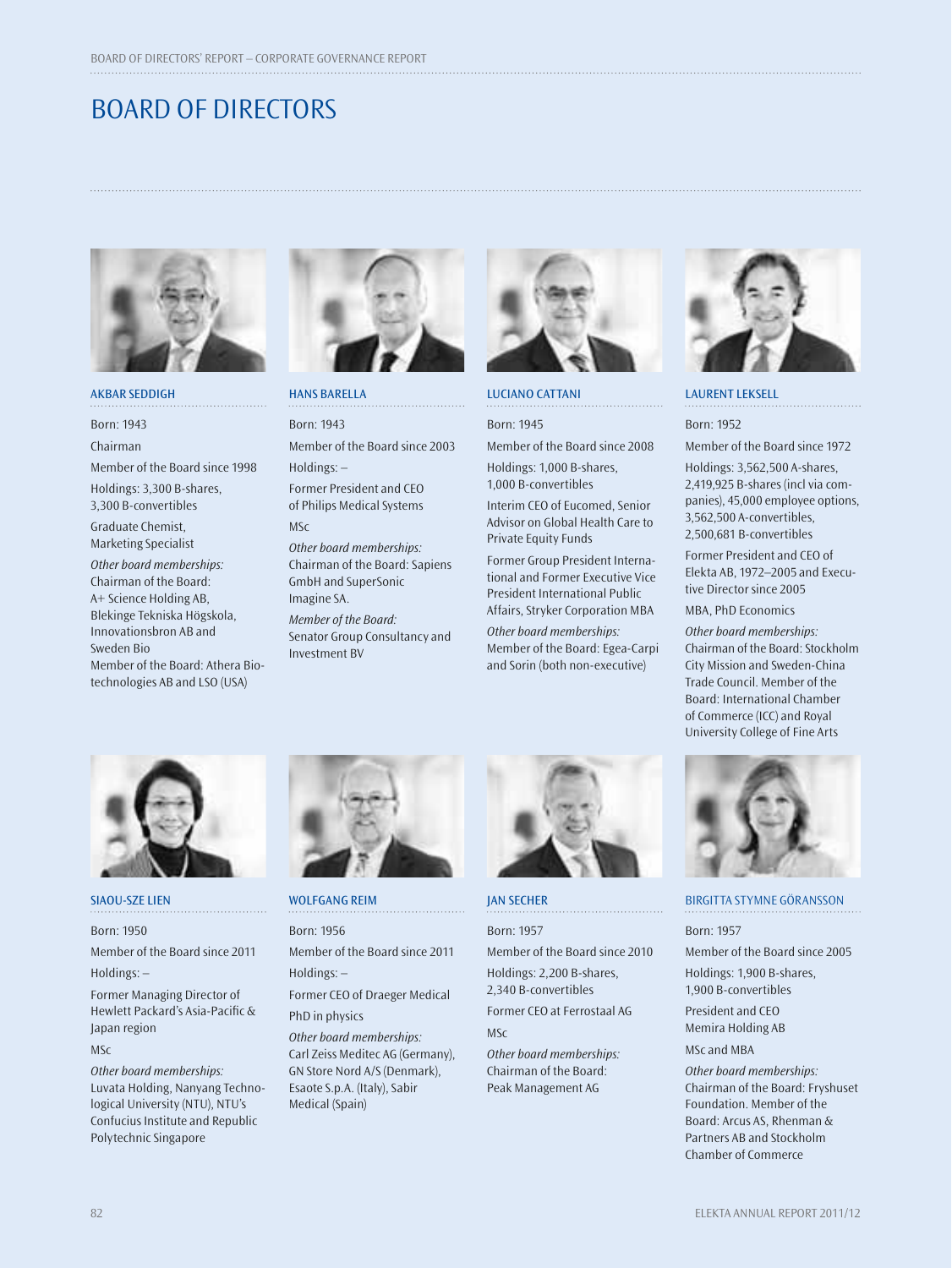#### SIGNIFICANT DECISIONS DURING THE YEAR

In addition to decisions on plans and strategy, continuous monitoring of business operations and approval of interim and year-end reports, the Board of Directors decided during the 2011/12 fiscal year on matters including:

- Long-term financing and financial policy
- **•** Plan for succession management
- **•** The acquisition of Nucletron
- **•** The divestment of the information system business for anatomical pathology, marketed under the PowerPath® brand
- **•** A decision on the issue of convertible bonds with preferential rights for the company's shareholders
- **•** Major investments in R&D and product development programs

Remuneration to the Board of Directors is resolved on by the AGM and is paid to those Board members who are not Elekta employees. Elekta has not introduced any share, or share-based incentive program for Board members are not employed in the Company. Remuneration to the respective members is detailed in the table on page 81.

#### EXECUTIVE COMPENSATION COMMITTEE

Elekta's Executive Compensation Committee (ECC) is appointed by Elekta's Board of Directors. The purpose of the Committee is to provide clarity in the decision process for issues related to compensation of executive staff within Elekta as well as other remuneration plans throughout Elekta.

The objective of the Committee is to achieve maximum shareholder and customer value through ensuring fairness and internal equality of the structure, scope and level of executive compensation in Elekta while maintaining market competitiveness.

During the fiscal year, the ECC consisted of the Chairman of the Board, Akbar Seddigh, who also was Chairman of the ECC and Board member Luciano Cattani. President and CEO Tomas Puusepp is present at the Committee meetings and the Group VP Human Resources serves as secretary.

The ECC provides the Board with recommendations regarding principles for formulating the Group's remuneration system for senior executives and senior managers. The recommendations relate to the variable salary component, distribution between fixed and variable remuneration as well as the level of salary increases for top management. The ECC also proposes criteria for assessing performance of senior executives and senior managers, which are discussed and resolved on by the Board. The entire Board decides on remuneration to the President and CEO.

During the 2011/12 fiscal year, the ECC held two formal meetings. Minutes were taken at every meeting. Attendance at the committee meetings was 100 percent. More important matters dealt with by the ECC during the fiscal year included:

- **•** Yearly remuneration audit for the CEO and the Executive Management
- **•** Compensation benchmark for the CEO and Executive Management
- **•** Review of the Group's remuneration philosophy and strategy
- **•** An evaluation of the company's existing long-term incentive plan
- **•** Proposals for the revision of the long-term incentive plan

Information on Elekta's principles for remuneration of Executive Management and outstanding share and share-based incentive plans is presented on pages 78–79 and in Note 5.

#### AUDIT COMMITTEE

The Audit Committee works in accordance with guidelines and instructions for the Audit Committee, which have been adopted by the Board. The Audit Committee is responsible for ensuring that the entire Board of Directors is kept regularly informed as to the work of the Audit Committee and, where necessary, shall submit matters to the Board for approval. The main duties of the Audit Committee are to support the Board of Directors in the work of monitoring the quality of the financial reporting, risk management and auditor review and to ensure that established accounting principles are applied in a correct manner. The Audit Committee regularly meets Elekta's auditors, evaluates the audit work and approves the additional services that Elekta may procure from the external auditors.

The Audit Committee's members were Hans Barella (Chairman), Birgitta Stymne Göransson and Jan Secher. During the 2011/12 fiscal year, the Audit Committee held four meetings. Minutes were taken at every meeting.



#### Elekta's organization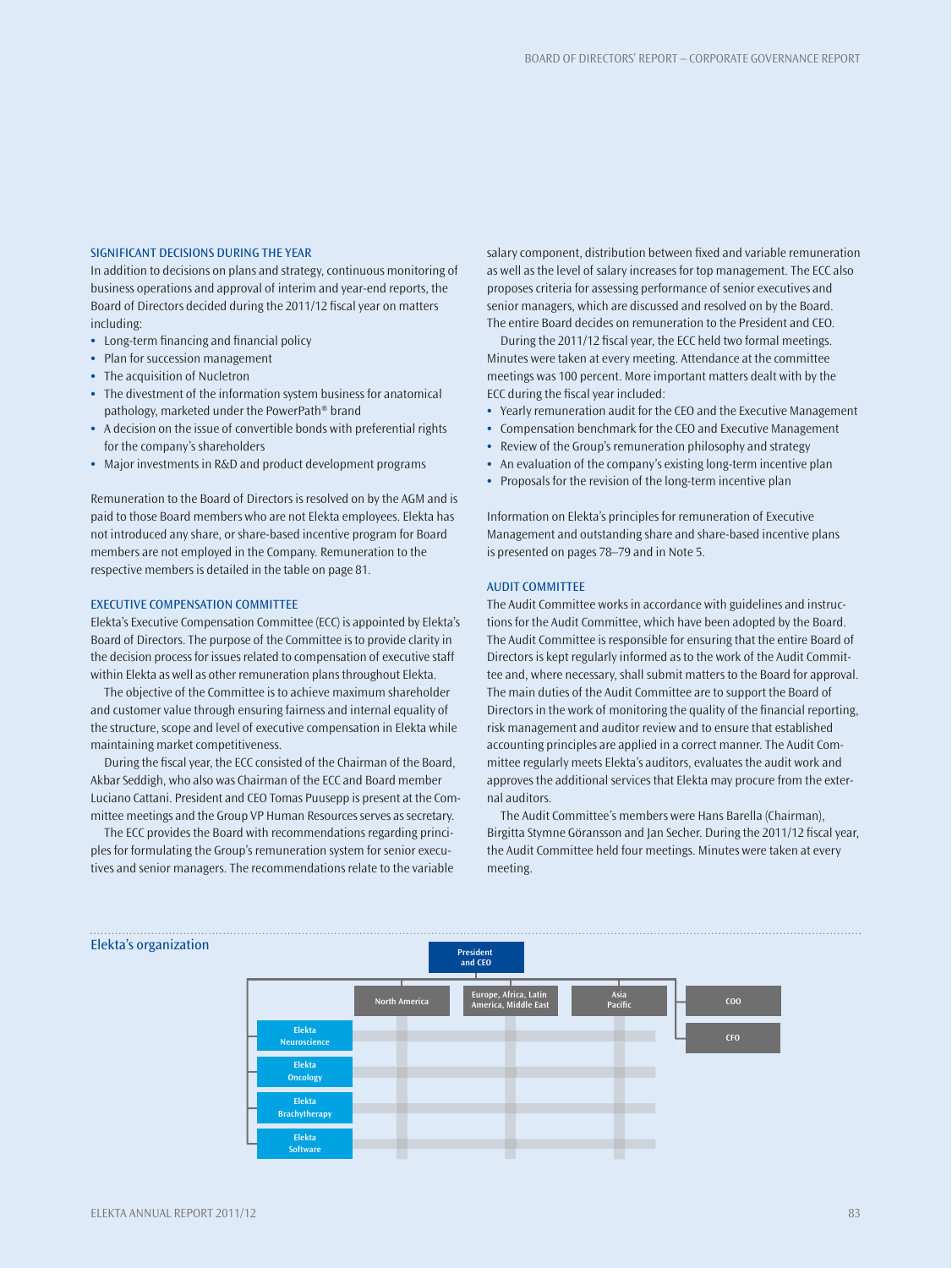The more important matters dealt with by the Audit Committee during the fiscal year included:

- **•** Monitoring of compliance and review of plans and measures for compliance
- **•** Risk Management and prioritization of resources to ensure proper risk management
- **•** Proposals for the establishment of an Internal audit function
- **•** Evaluation of reports from external auditors
- **•** Analysis of balance sheet and income statement, monitoring and review of performance indicators
- **•** Review of principles for revenue recognition
- **•** Review and evaluation of auditor's impartiality and independence
- **•** Adoption of internal control processes

#### AUDITORS

The AGM on September 18, 2008 elected Deloitte AB as audit firm until the 2012 AGM, with Jan Berntsson as auditor in charge. Deloitte AB has been the auditor of Elekta AB since the 2002 AGM.

Jan Berntsson, born 1964 and an authorized public accountant, has been senior auditor of Elekta AB since 2008.

In addition to Elekta, Jan Berntsson's auditing assignments include Atlas Copco and ICA. He has no auditing assignments in companies related to Elekta's major shareholders or its President and CEO. The auditors' fees during the fiscal year are reported in Note 8.

#### PRESIDENT AND CEO

The President and CEO is appointed by the Board of Directors and shall oversee the operational management of Elekta in accordance with the guidelines and directions stated in law, the articles of association and the internal operating instructions. Operational management includes all measures that are not – considering the scope and nature of the Company's operations - of an unusual nature, of major significance, or are explicitly defined as the responsibility of the Board of Directors.

Tomas Puusepp has served as President and CEO of Elekta since May 1, 2005. Born in 1955, he has a total of 30 years of experience in international medical technology. Following studies in engineering and physics and management training at IMD in Lausanne, Switzerland, Tomas Puusepp held various positions at the Research Institute for Atomic Physics, Scanditronix and Ericsson before being employed by Elekta in 1988. Since then, he has held various management positions within the Company, including head of Elekta's neurosurgery operations, President of Elekta's subsidiary in North America and global head of Elekta's sales, marketing and service operations. Tomas Puusepp has no significant assignments outside Elekta. He has no shareholdings or ownership interests in companies with significant business relations with Elekta. Tomas Puusepp's share and option holding in Elekta is noted in the presentation of the Executive Committee on page 85.

#### EXECUTIVE MANAGEMENT

Elekta's Executive Management consists of the President and CEO, the Chief Financial Officer, the Chief Operating Officer, the managers of four product areas and the three regions – a total of ten members. The President and CEO oversees the work of the Executive Management and the

Executive Management makes jointly decisions after consulting with the team. Executive Management meetings are held one or two days each month. The meetings, with Elekta's General Counsel acting as secretary, are often held in conjunction with visits to the Group's various units. Details regarding remuneration of the President and CEO and Executive Management are provided in Note 5.

# FINANCIAL REPORTING AND INFORMATION

Elekta provides the market with continuous information regarding the Company's performance and financial position in accordance with the guidelines specified in the Board's communications policy. Financial information is published regularly in the form of:

- **•** Interim reports
- **•** Elekta's annual report
- Press releases on news and events that may significantly affect the Company's valuation and future prospects. As a general rule, orders with a value exceeding USD 10 M shall be considered for disclosure through publication of a press release
- Presentations and telephone conferences for financial analysts, investors and media
- **•** Capital markets days arranged by the Company at one of its major units or in conjunction with major scientific conferences where Elekta is exhibiting
- **•** Elekta's website www.elekta.com where the above information is made available

According to policy, Elekta has a silent period prior to each quarterly report, during which the Company does not present at investor seminars or conduct meetings with investors or analysts, in person or over telephone. The length of this silent period is to be determined by the CEO. It should not be shorter than 14 days.

# RISK MANAGEMENT AND INTERNAL CONTROL

During the year, Elekta continued the implementation of a more systematic approach in working with risk management and internal control resulting in the Elekta Risk Management and Internal Control process, see figure on page 86. The method was developed from already established approaches to identify and handle risks and includes risk management and internal control as an integral part of the strategy and management processes. The method is to focus on managing strategic risks, operational risks, legal and regulatory compliance risks and risks related to financial reporting with the aim of providing reasonable assurance that Elekta's long and short-term objectives are achieved. Risk Management and Internal Control over financial reporting aim to make external financial reporting reliable in relation to interim reports and annual reports, and to ensure that the external financial reporting is prepared in accordance with laws, applicable accounting standards and other requirements on listed companies.

#### Internal environment

The internal environment is the foundation for internal control. It establishes the culture in which Elekta operates and sets standards for corporate conduct. The internal environment embraces Elekta's mission, vision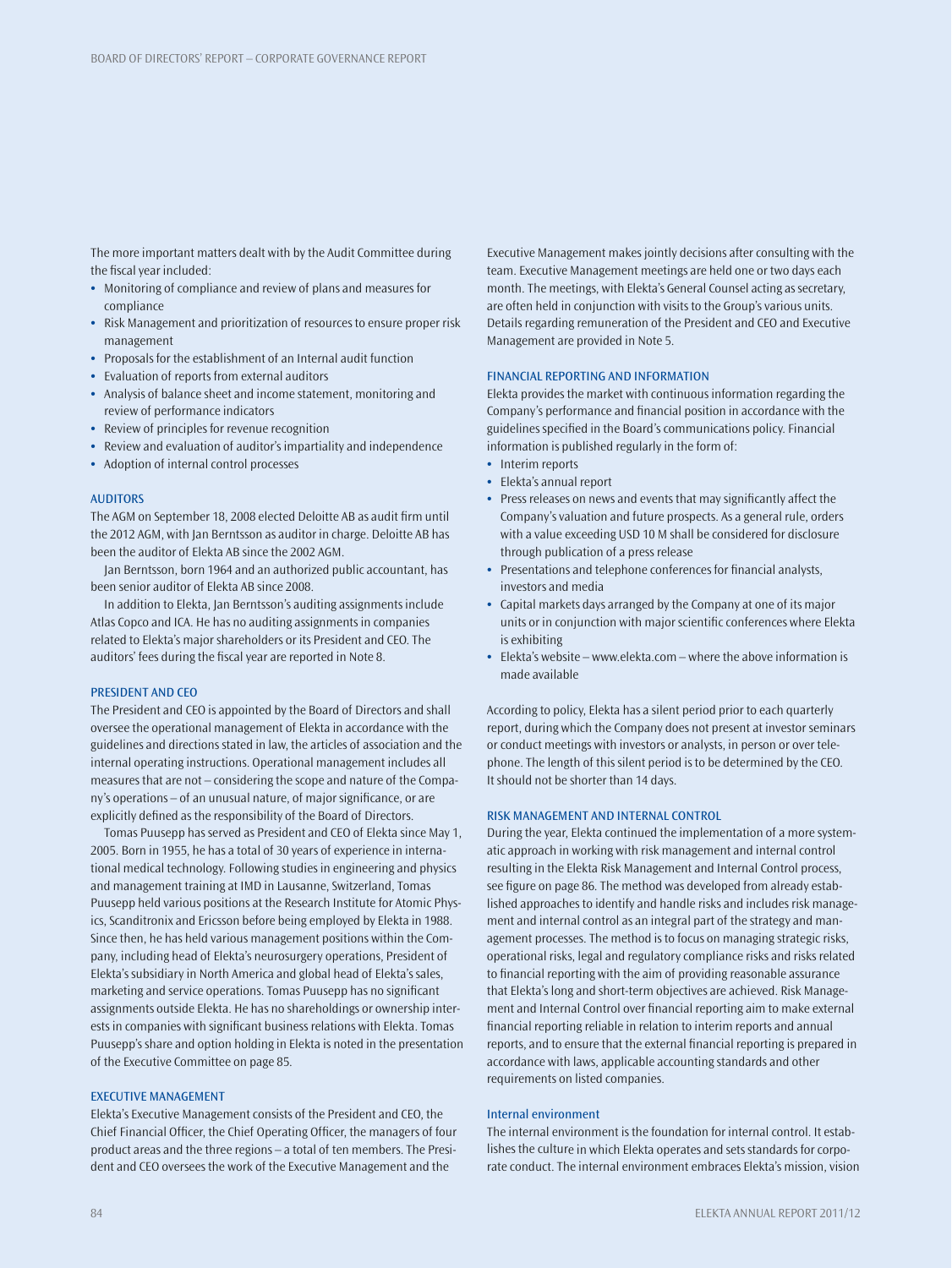# EXECUTIVE MANAGEMENT



# TOMAS PUUSEPP

#### Born: 1955

President and CEO, Acting Executive Vice President Europe, Middle East and Africa1)

Employed since 1988

Holdings: 150,000 B-shares, 150,000 B-convertibles

<sup>1)</sup> Acting since 5 June 2012. In fiscal year 2011/12 Olof Sanden was Executive Vice President, Region Europe, Africa, Latin America and the Middle East.



# JOHAN SEDIHN

Born: 1965 Chief Operating Officer<sup>2)</sup> Employed since 1993 Holdings: 19,753 B-shares, 19,753 B-convertibles 2) Appointed on 5 June 2012.



HÅKAN BERGSTRÖM Born: 1956 CFO Employed since 2001 Holdings: 35,013 B-shares, 35,013 B-convertibles



## JAMES P. HOEY

Born: 1958 Executive Vice President, Region North America Employed since 2005 (Founded IMPAC 1990) Holdings: 1,500 B-shares



### BILL YAEGER

Born: 1961 Executive Vice President, Elekta Oncology3) Employed 2000–2008 and since 2011 Holdings: 1,050 B-shares 3) Appointed on 5 June 2012. In fiscal year 2011/12 Johan Sedihn was Executive Vice President, Elekta Oncology.



GILBERT WAI

Born: 1953 Executive Vice President, Region Asia Pacific Employed since 1998 Holdings: 161,100 B-shares



# JOHN LAPRÉ

Born: 1964 Executive Vice President Elekta Brachytherapy4) Employed since 2011 (Employeed at Nucletron since 2009) Holdings: 1,215 B-shares

4) Appointed on 5 June 2012. In fiscal year 2011/12 Jos Lamers was Executive Vice President, Elekta Brachytherapy. ELEKTA ANNUAL REPORT 2011/12 **85 Second Contract Contract Contract Contract Contract Contract Contract Contract Contract Contract Contract Contract Contract Contract Contract Contract Contract Contract Contract Contract Co** 



# ÅSA HEDIN

Born: 1962 Executive Vice President, Elekta Neuroscience Employed 1994–2000 and since 2007 Holdings: 327 B-shares, 40,000 employee options, 327 B-convertibles



## TODD POWELL

Born: 1965 Executive Vice President, Elekta Software Employed since 2005 (Employed at IMPAC since 1992) Holdings: 6,612 employee options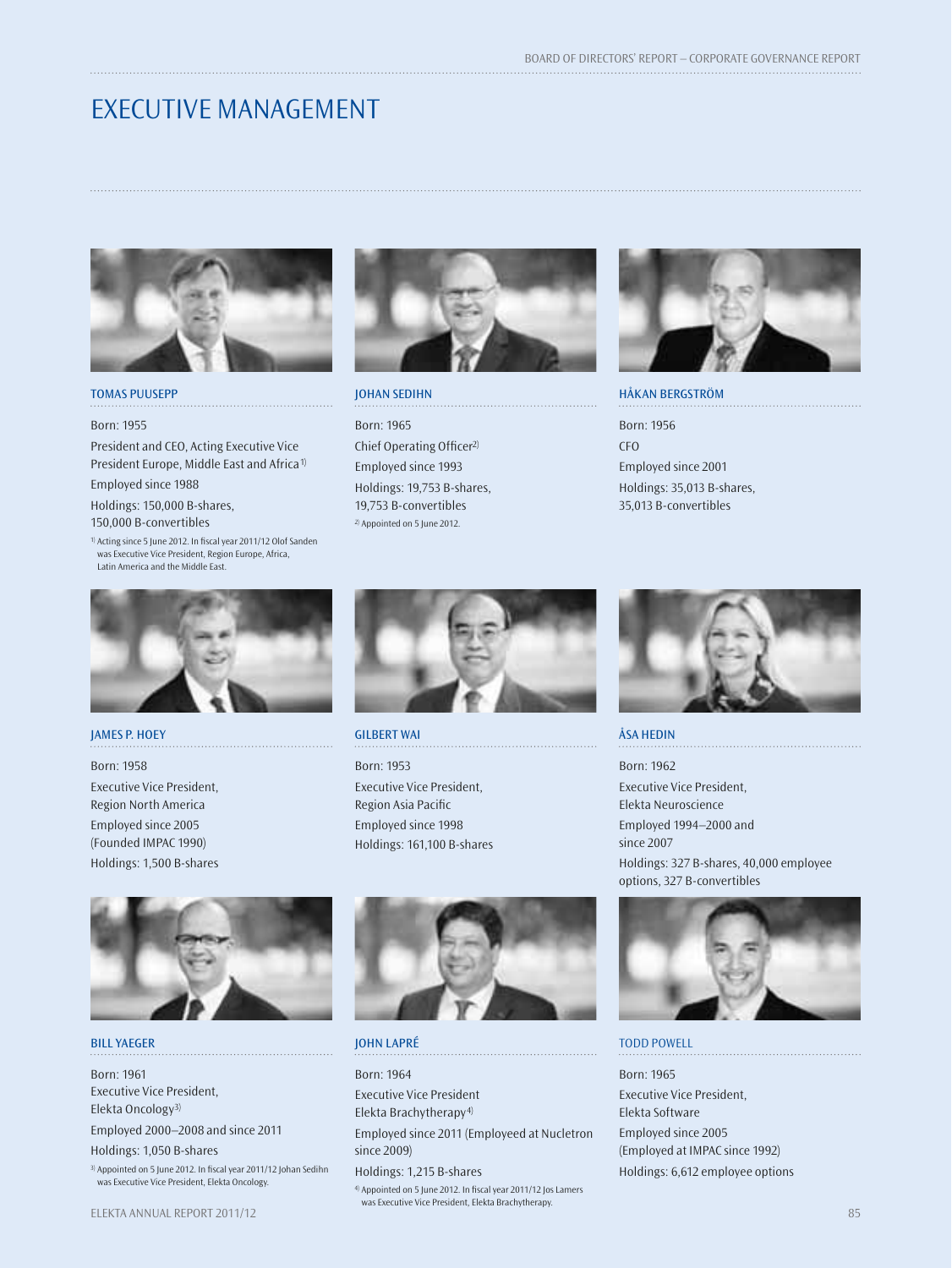and values as guiding principles and is supplemented by further descriptions in the company's business-management systems, which encompass documented policies, procedures, processes and terms of reference that are made available in the organization.

The Elekta Code of Conduct serves as an overall policy to ensure that all employees understand, and act in accordance with, the company's responsibility regarding business ethics and conduct in the areas of social, environmental and economic issues. Other policies, procedures, processes and terms of reference describe how Elekta conducts its business operations, including the strategy and management process, the main business processes (Time to Market, Time to Customer and Installed Base Management) and supporting processes such as purchasing, customer feedback, IT and human resources. There are also policies, procedures, processes and terms of reference regarding the financial reporting in the Financial Guide, including authorization procedures, accounting policy and reporting instruction. In addition, there are terms of reference established for supporting, for example, the accounting IT systems and an information policy.

As a medical technology company, Elekta operates according to several external requirements and standards established by supervisory authorities. These requirements and standards are implemented and followed up through the company's Business Management Systems.

The organizational structure is transparent with defined roles, whereby authorities and responsibilities are documented in job descriptions at all levels in the Company. The Board of Directors has established terms of reference for the Board of Directors, the Audit Committee, the Executive Compensation Committee, the CEO and instructions regarding financial reporting. Evaluation of performance is done on an annual basis in order to ensure relevant competency and any needs for personal development. The organizational structure is described on page 83.



The Elekta Risk Management and Internal Control process is developed from the principles and definition of Enterprise Risk Management established by COSO, The Committee of Sponsoring Organizations of the Treadway Commission.

### Objectives and risk assessment

As part of the Elekta strategy and management processes, the Company establishes long and short-term objectives. A risk assessment is performed in connection with the strategy process in order to identify the risks that could affect the achievement of the established objectives, including risks in conjunction with financial reporting, under the supervision of the Risk Manager. The risks are documented in a company risk map. In addition, risks that emerge during the year are continuously evaluated and added, where necessary, to the company risk map. The major risks are described on pages 74 and 102–103.

The risk assessment is performed by assessing the risk level, based on an impact and probability perspective, and defines the appropriate actions for managing the risks. All risks are subsequently handled by appointed risk owners and risk actionees.

#### Governance activities

The governance activities are designed to manage risks that the Audit Committee, the CEO and the Executive Management believe could impact the achievement of the established strategic objectives, and the objectives for business operations, legal and regulatory compliance and for financial reporting.

Policies and Procedures are established and implemented to ensure that the risk responses are effectively carried out, for example:

- **•** Changes in the business model to avoid risks
- **•** Accept the current risk level and ensuring the monitoring of any changes
- **•** Improve business processes to mitigate risks
- **•** Share risk between entities
- **•** Transfer risks to external parties as appropriate

Governance activities regarding financial reporting are designed so that the fundamental requirements on the external financial reporting are fulfilled. They comprise overall and detailed controls and could be preventative or detective. Governance activities are often integrated in central processes, such as order and revenue recognition, and should comprise analytical reviews such as outcome and performance follow-up. Areas that are covered by control activities include approvals and authorizations of business transactions, reliability of business IT systems, compliance with laws, applicable accounting standards and other requirements on listed companies and areas that include a certain degree of assessment.

#### Monitoring

Monitoring of the risk management and internal control process to ensure the effectiveness of the process is conducted by the Board of Directors, the Audit Committee, the CEO, the Executive Management and other appointed dedicated committees and relevant employees. Monitoring includes such actions as review of monthly operational and financial reports, quarterly business reviews, monthly reviews of order recognition by the Order Committee and follow-up of internal quality audit reports of the business operations related to, for example, quality of product, product development and manufacturing by the Quality function, and reports from the external auditors.